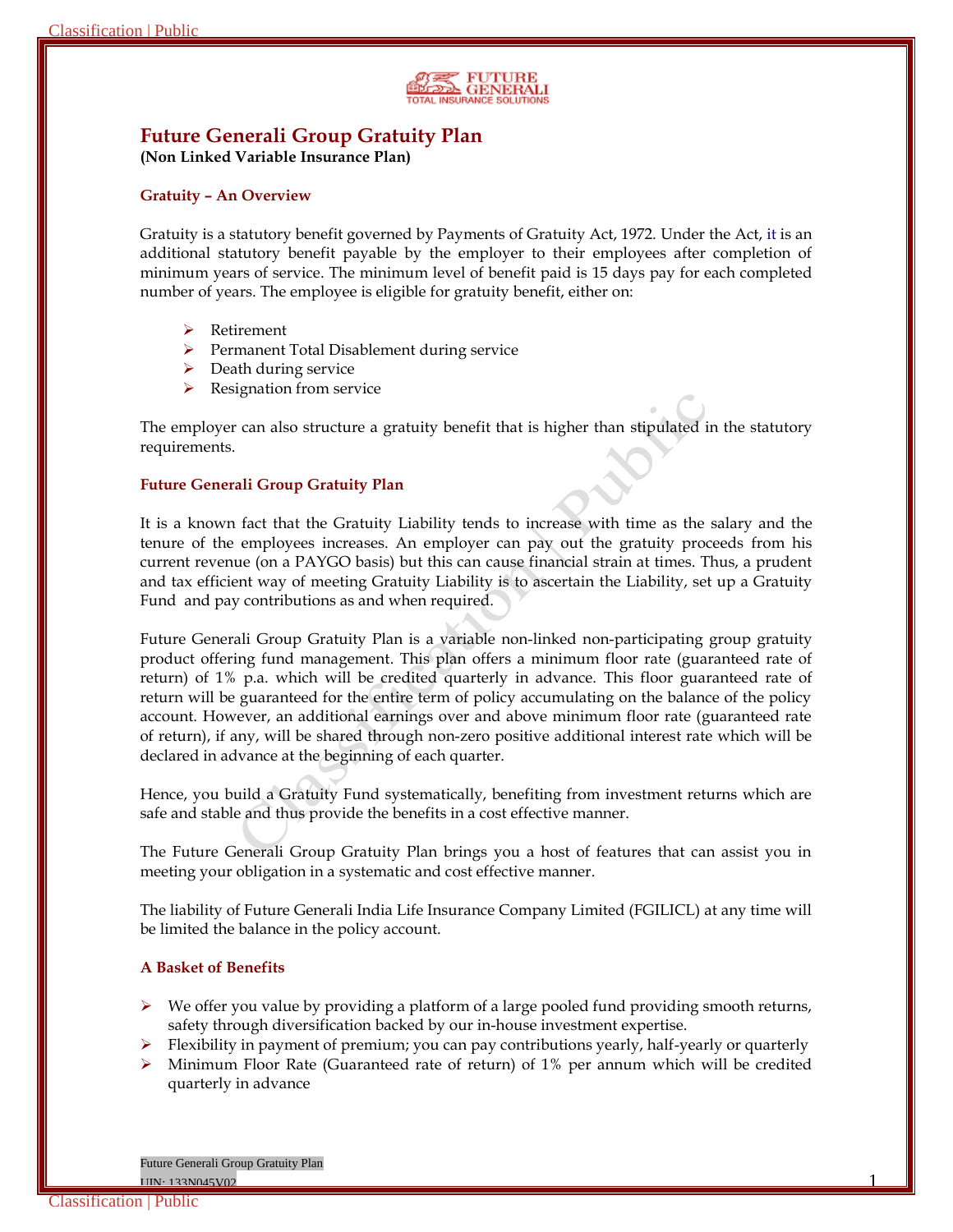

- $\triangleright$  Minimum Floor Rate (Guaranteed rate of return) will be guaranteed for the entire term of policy accumulating on the balance of policy account.
- $\triangleright$  Non-zero positive additional interest rate which is over and above the minimum floor rate will be declared in advance at the beginning of each quarter.
- $\triangleright$  Liquidity management Allows liquidity; money available anytime to meet benefit payout
- $\triangleright$  The plan has a uniform Life cover of Rs. 1000 per member

# **Eligibility Criteria**

- Minimum Group Size: All employer employee groups with a minimum size of 10 members.
- $\triangleright$  Entry Age:
	- o Minimum : 18 years (as on last birthday)
	- o Maximum : 69 years (as on last birthday)
- $\triangleright$  Maximum Maturity Age: 70 years (as on last birthday)
- $\triangleright$  Policy Term: It is a yearly renewable plan
- Sum Assured :
	- o Minimum : Rs. 1,000 per member
	- o Maximum : Rs. 1,000 per member
- Minimum contribution at inception: Rs. 500,000/- on scheme level.

# **Tax Benefits**

As per the applicable tax laws. Tax benefit is subject to change in tax laws from time to time.

## **[ For Employer ]**

- $\checkmark$  The initial and Annual contributions made through an approved Gratuity trust can be claimed as business expenditure as per the provisions under section 36 (1) (v) of the Income Tax Act, 1961 subject to maximum limit of 8.33% of annual salary in respect of each member.
- $\checkmark$  Income of investments is exempt from tax under section 10(25) (IV) of the Act.

### **[ For Employee ]**

- Gratuity benefits are tax free up to Rs.10,00,000 in the hands of employee.
- $\checkmark$  The contribution made by the employer is not included in the value of taxable perquisites in the hands of the employee.
- Any death benefit under the Group Term Insurance is tax-exempt under section 10 (10D) of the Income Tax Act, 1961

These tax benefits are as per our understanding of the Income tax Act 1961 and is subject to change. For further details please consult your tax advisor.

### **Contributions**

The contributions made towards the Gratuity Liability will depend on the 'actuarial valuation'. Actuarial valuation will be carried out at the time of inception and at regular periodic intervals to asses the gratuity liability and recommend the required rate of contribution. Master policy holder is expected to pay the annual contribution over the policy year.

For a newly set up Gratuity Trust, the Past Service Gratuity Liability (initial contribution) can be paid at the outset or in installments over the period up to 5 years.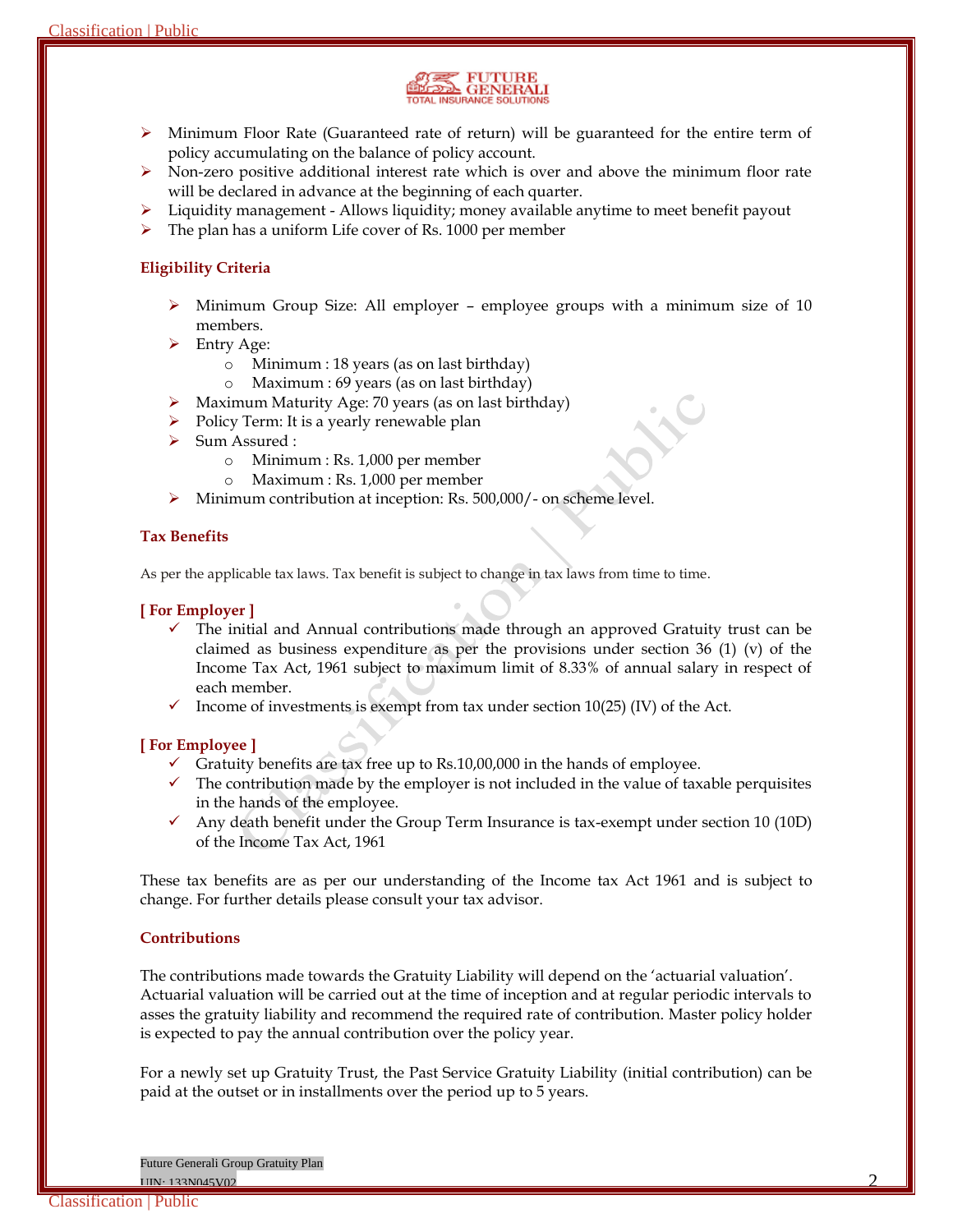

#### **Minimum Floor Rate (Guaranteed Rate of Return)**

Enjoy the minimum floor rate (guaranteed rate of return) of  $1\%$  p.a. which will be credited quarterly in advance. This minimum floor rate of return will be guaranteed for the entire term of the policy accumulating on the balance of the policy account.

#### **Non-Zero positive Additional Interest Rate**

Non-zero positive additional interest rate which is over and above the minimum floor rate will be declared in advance at the beginning of each quarter. The interest rate will be declared on 31st March, 30th June, 30th September and 31st December for the following quarters falling between 1st April to 30th June, 1st July to 30th September, 1st October to 31st December and 1st January to 31st March respectively.

### **Non Zero positive Residual Additions**

Non zero positive residual additions, if any, shall be credited (after crediting minimum floor rate & non zero positive additional interest rate) to the policy account at the end of the each year starting from policy year 5 in order to comply with maximum reduction in yield criteria as per IRDA guidelines.

### **Charges applicable under the policy**

#### o **Mortality Charge**

These are annual charges. Mortality charges will be deducted at the start of every month from the policy account. Monthly charge would be 1/12th of annual charge.

Below mentioned are the sample annual mortality charges for various age groups for Rs.1000 sum assured for Life Cover

| Age as on last 25<br>birthday (years) |      |      | 45   | 55   |
|---------------------------------------|------|------|------|------|
| Annual Mortality<br>Charge (Rs.)      | 1.00 | 1.32 | 2.99 | 8.02 |

These charges will be subject to applicable service tax, if any.

#### o **Surrender Charge (Penalty)**

Master Policy Holder can surrender the policy any time by giving written request to FGILICL. The surrender penalty will be equal to 0.05% of the total policy account value subject to maximum of Rs. 500,000 /- if the policy is surrendered within the third renewal of the policy. Hence the surrender value will be equal to the policy account value less the surrender penalty, if any.

If the policy is surrendered after the third renewal, then there will be no surrender penalty. This charge will be subject to applicable service tax, if any.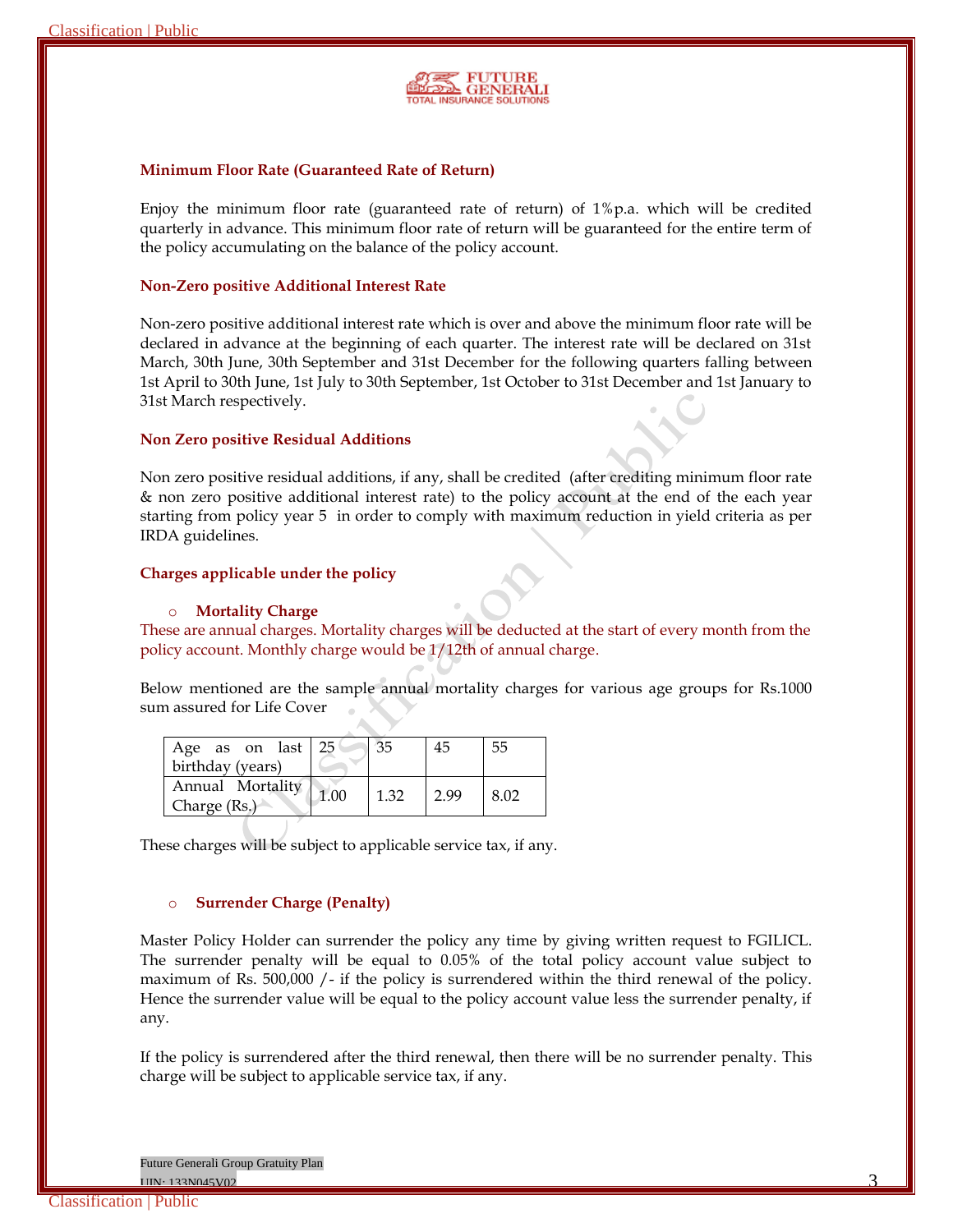

Once the policy is surrendered and the surrender value is paid, the Company shall cease to be liable for any benefit payable under the policy and the policy cannot be reinstated.

Except for exits as mentioned in the scheme rules, no other withdrawals shall be permitted.

## o **Market Value Adjustment**

Market Value Adjustment (MVA) will be imposed in case of bulk exits and complete surrender of the policy. If the amount to be paid on total exits in any event exceeds 25% of the total fund of the scheme at the beginning of the year, such transactions shall be treated as bulk exits, where exits shall be as per scheme rules. Exit shall mean exit of the member from the group. The MVA factor is given by the formula.

### MVA = 1 – (Market Value/Policy Account Value)

MVA will not be applicable for amounts below the amount which represents the bulk exits and shall be applied only to the amount which is over and above the amount representing bulk exits.

### **Policy Account Value**

The policy account value depicts the accrual to the policyholder account. The minimum floor (guaranteed) rate, non zero positive additional interest rate and non zero positive residual additions (if any) shall be applicable to the balance of the policy account.

The Company shall maintain a Policy Account of the policy to which will be credited:

- o All the contributions net of allocation charges, if any, received from the trustees on the date when such contributions were received by the Company;
- o Amounts transferred in from a former gratuity scheme with effect from the date such amounts were received by the Company; and
- o Minimum floor rate, non zero positive additional interest rate & non zero positive residual additions, if any, as stated above.

Further, the policy account will be debited with:

- All benefits as defined in the scheme rules paid in respect of members as on the date when paid by the Company;
- taxes, duties or surcharges of whatever description levied by any statutory authority;
- interest or late fee, if any, payable on the benefits
- surrender charge (penalty) & MVA if any
- Mortality charges for life cover

### **Termination**

The Policyholder should maintain a minimum balance of Rs 1 lakh in the policy account.

The company will send a notice to the Policyholder if the policy account value falls below Rs 1 lakh. The Policyholder can get a valuation done as per Accounting Standard 15 (Revised) to see if the scheme is underfunded or not.

 $\frac{4}{4}$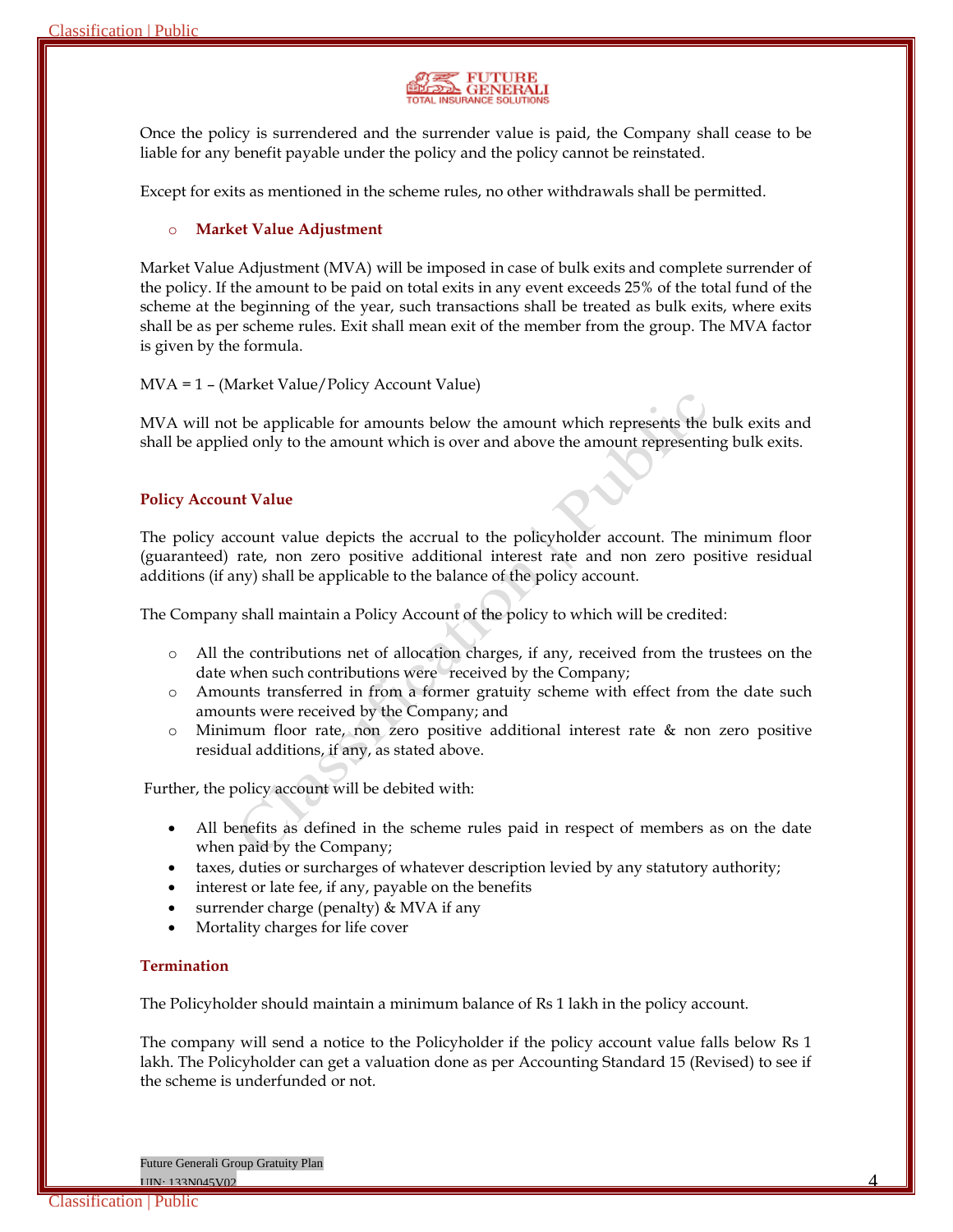

If the scheme is not underfunded, the policy will continue as it is.

If the scheme is underfunded, then the company will give the Policyholder 30 day's period to pay additional contributions to address the underfunding of the scheme. If additional contributions are not received within the stated period, then the company will terminate the policy and refund the entire amount available in the policy account to the Policyholder. Thereafter the Company shall cease to be liable for any benefit payable under the policy. Once policy is terminated, it cannot be reinstated.

#### **Variability of Charges**

o The surrender charge (penalty) and mortality charge is guaranteed Any change in amount or rate of charges as stated above will be subject to IRDA approval.

#### **Nomination**

Nomination will be allowed as per section 39 of the Insurance Act, 1938 for receipt of gratuity benefits in the event of the death of the member. Any nomination or change of nomination of the beneficiaries will be maintained by the Employer or Policyholder. In the event of death of the member, the Company will pay the gratuity benefits to the Employer or Policyholder. In case the gratuity benefits are to be paid directly to the member's beneficiary, the Employer or Policyholder should advise the Company in writing of this request alongwith the beneficiary details.

Cath

**Grace Period** Not available under this plan

**Revival** Not available under this plan

#### **Loan**

Loans are not available for this plan

### **Free Look Period**

In case the Policyholder disagree with any of the terms and conditions of the policy, then the policy can be returned to the Company within 15 days of its receipt for cancellation, stating the objections. Future Generali will refund the policy account value after the deduction of the policy stamp charges and the cost of insurance for the period on cover up to the date of cancellation.

#### **Section 41 of Insurance Act 1938 states:**

(1) No person shall allow or offer to allow, either directly or indirectly, as an inducement to any person to take out or renew or continue an insurance in respect of any kind of risk relating to lives or property in India, any rebate of the whole or part of the commission payable or any rebate of the premium shown on the policy, nor shall any person taking out or renewing or continuing a policy accept any rebate, except such rebates as may be allowed in accordance with the published prospectuses or tables of the insurer.

Provided that acceptance by an insurance agent of commission in connection with a policy of life insurance taken out by himself on his own life shall not be deemed to be acceptance of a rebate of premium within the meaning of this sub-section if at the time of such acceptance the insurance

Future Generali Group Gratuity Plan

 $UIN: 133N045V02$